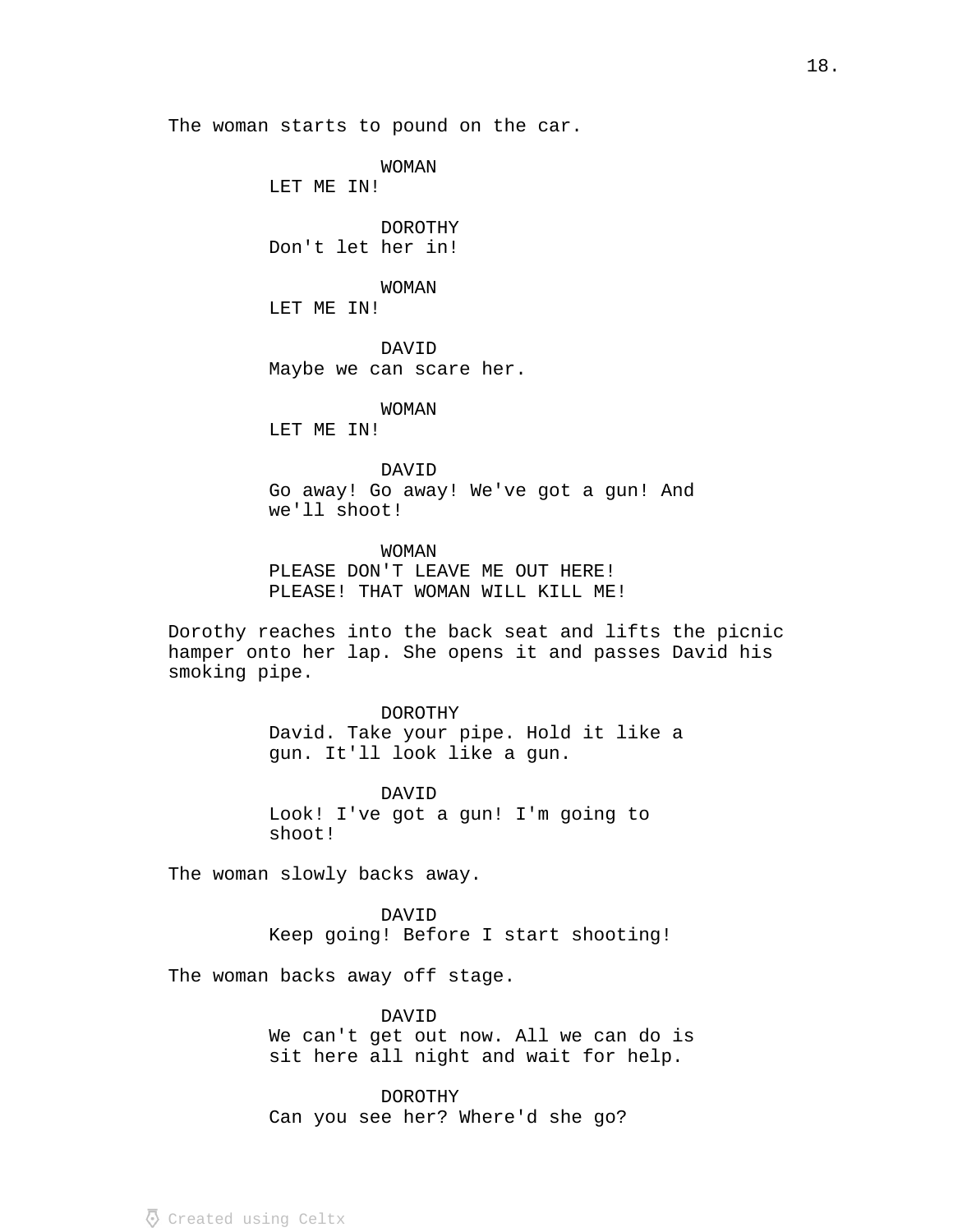### DAVID

I don't know. She's out there though. Probably planning on how to get into this car.

DOROTHY What are we going to do? She's the one, I know.

DAVID She didn't have a cleaver.

DOROTHY She must have dropped it when she ran into the car.

DAVID And she's back there, looking for the cleaver now.

DOROTHY She'll kill us! She'll kill us!

DAVID

Stop it!

DOROTHY

She'll kill us!

The woman enters the stage, running again. She stands at David's window.

> DAVID Get away from there! Stay out of the car!

WOMAN I'm coming in! I can't stand it out here.

DAVID Now stay out of the car, I warn you! I've got a gun!

WOMAN You wouldn't shoot me!

DOROTHY Go away! You're crazy! We know all about you.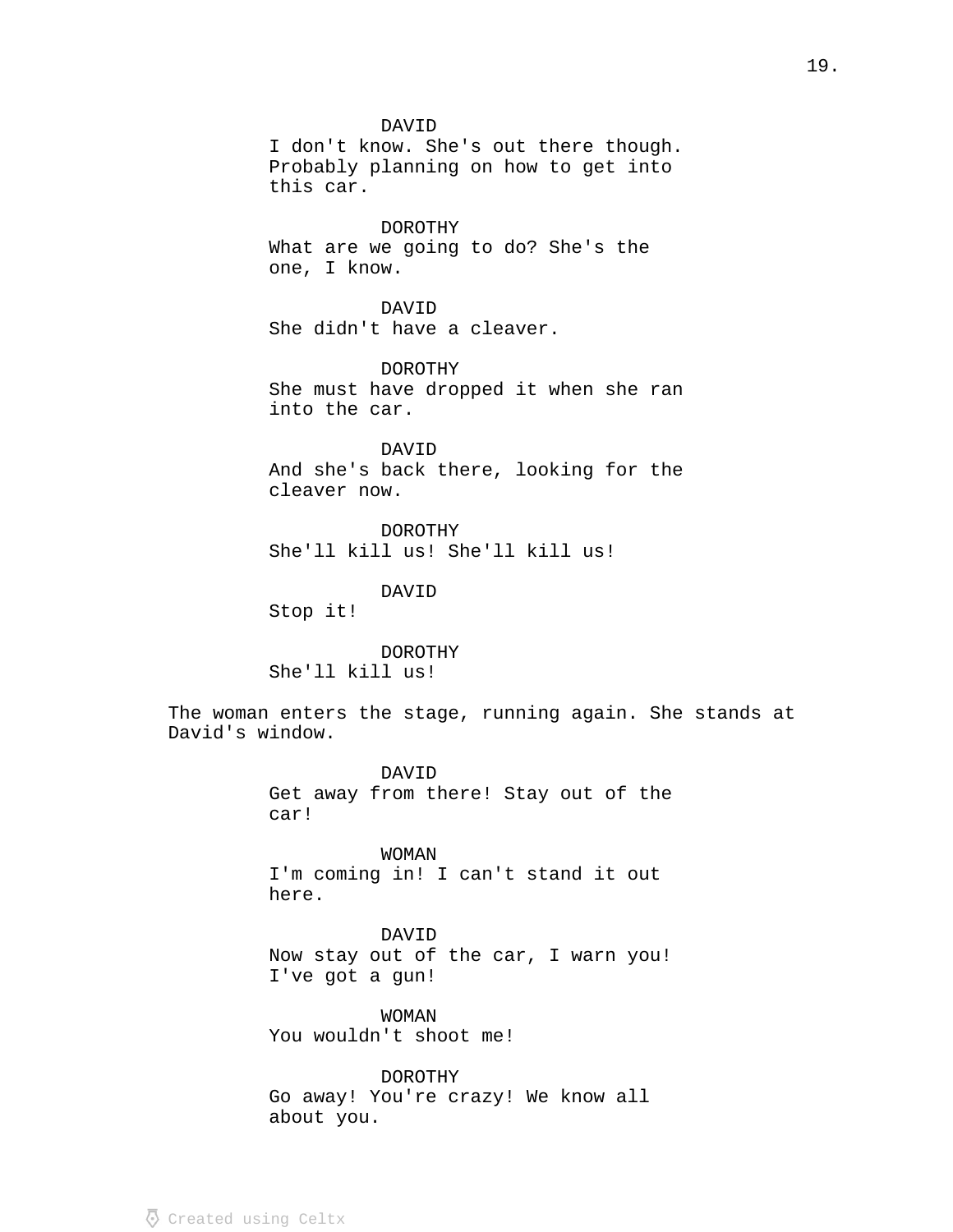WOMAN

I'm not the crazy woman! Believe me! Let me in!

DOROTHY Don't do it, David! She's trying to trick us!

WOMAN Listen to me, please! I've been running in this awful storm. My car is stuck in a ditch back there.

## DAVID

How far back?

#### WOMAN

I don't know, it seems like miles! I heard about the crazy woman on the radio. I was afraid to stay in the car alone. Let me in.

DOROTHY

No, David.

DAVID Go back to your own car!

### WOMAN

(almost hysterical) No! It's so dark and so lonely! And this storm! I locked the doors but I was afraid. I could see things and hear things in the darkness. I couldn't stand it anymore! I got out and I ran! It's the rain! That's why I look like this. I'm not the crazy woman!

### DAVID

Dorothy, maybe she isn't the crazy woman. Maybe she's just scared and exhausted.

WOMAN Let me in! PLEASE! LET ME IN!

DOROTHY

No, David, no. She's the one. I know.

SFX: THUNDER AND LIGHTNING